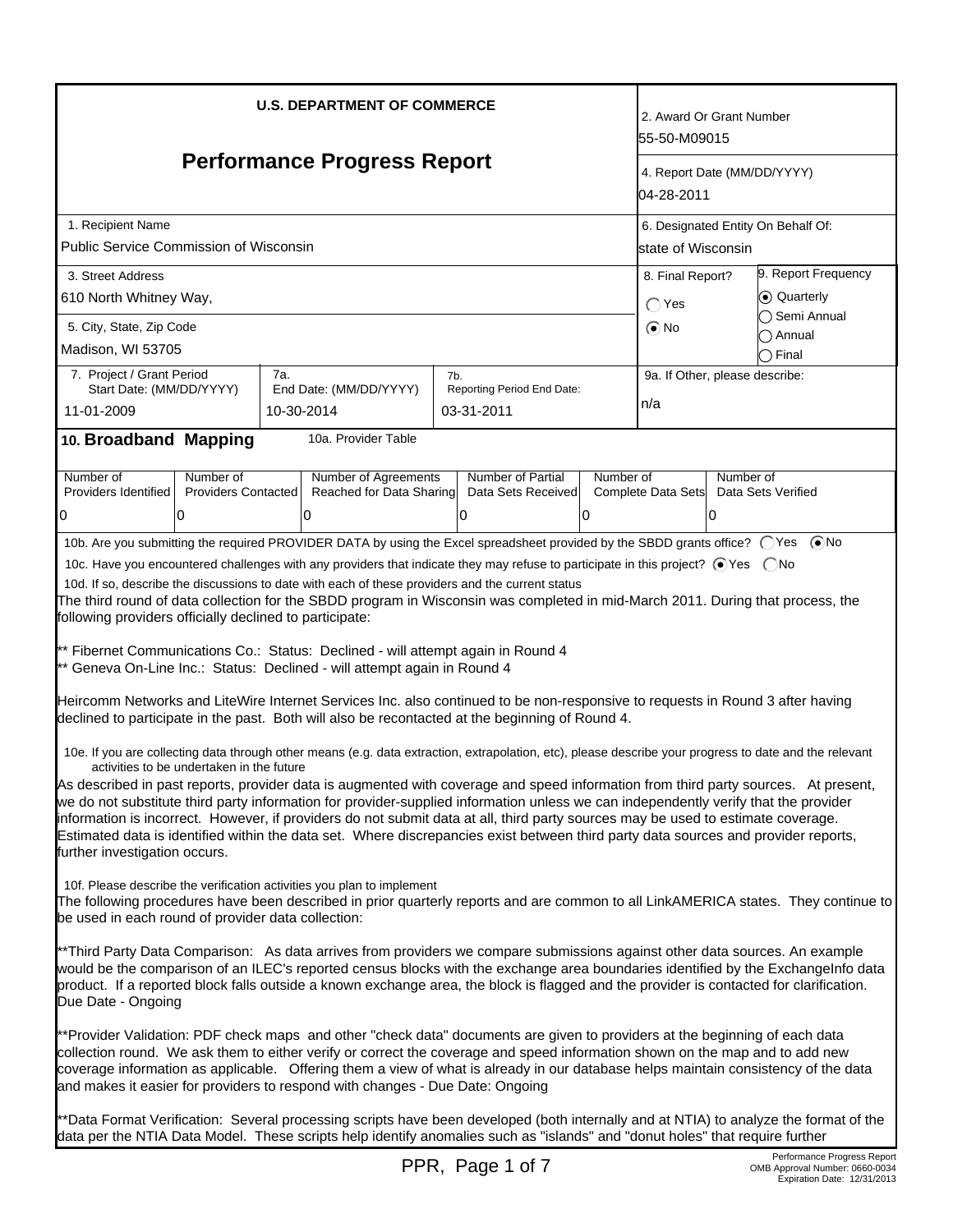| investigation, and ensure that the data will be fully accepted when exported to NTIA - Due Date: Ongoing |  |  |  |
|----------------------------------------------------------------------------------------------------------|--|--|--|

\*\*Consumer Feedback/Verification: The LinkWISCONSIN interactive map contains a user feedback mechanism that identifies the precise coordinates of each point of feedback. As more user feedback arrives, we are able to investigate areas where providerreported data consistently conflicts with consumer reports - Due Date: Ongoing

10g. Have you initiated verification activities?  $\bigcirc$ Yes  $\bigcirc$ No 10h. If yes, please describe the status of your activities

As described above, our verification activities are ongoing. We perform all of the these processes in each data collection Round and before submittal to NTIA. We continue to analyze the data to address any further errors as we update the online maps after each data collection Round.

10i. If verification activities have not been initiated please provide a projected time line for beginning and completing such activities In Years 3-5 we have budgeted for the following additional verification activities:

\*\* Mobile Wireless Broadband Drive Testing: This process will use a special device from a vendor to test signal strength and bandwidth/throughput on multiple mobile wireless signals at the same time. This technology will be used in areas where there is a large discrepancy between provider-reported coverage/speed and consumer-reported coverage/speed to determine the actual coverage and speed characteristics - commences in early 2012.

\*\* Mobile Wireless Crowd Sourced Testing: This process will use a proprietary smart phone application, provided by a vendor, to constantly check signal strength and bandwidth/throughput on the user's mobile phone. The application will be available on multiple phone platforms and will be downloadable by consumers in each LinkAMERICA state. It runs in the background on the consumer's phone and does not impact phone performance. Data is sent from the vendor to LinkAMERICA for use in validating provider coverage and speed reports - commences in early 2012.

# **Staffing**

10j. How many jobs have been created or retained as a result of this project?

An analysis of actual hours worked in Q4 shows that the project has resulted in a total of 1.15 FTE jobs created/retained at the Prime Recipient and Sub Recipient level. It should be noted that this figure does not include a substantial personnel contribution by the PSCW in order to meet matching fund requirements.

10k. Is the project currently fully staffed?  $\bigcirc$  Yes  $\bigcirc$  No

10l. If no, please explain how any lack of staffing may impact the project's time line and when the project will be fully staffed

#### N/A

10m. When fully staffed, how many full-time equivalent (FTE) jobs do you expect to create or retain as a result of this project?

#### N/A

10n. Staffing Table

| Job Title                                       |                |  |                   |  | FTE % | Date of Hire |
|-------------------------------------------------|----------------|--|-------------------|--|-------|--------------|
| CEO - Supervisory Role                          |                |  |                   |  | 1     | 11/01/2009   |
| <b>Project Director</b>                         |                |  |                   |  | 10    | 11/01/2009   |
| Project Manager                                 |                |  |                   |  | 18    | 11/01/2009   |
| <b>GIS Director</b>                             |                |  |                   |  | 59    | 11/01/2009   |
| Internal System Support/Architecture            |                |  |                   |  | 2     | 11/01/2009   |
| <b>Provider Relations Manager</b>               |                |  |                   |  | 26    | 11/01/2009   |
| <b>Sub Contracts</b><br>10o. Subcontracts Table | <b>Add Row</b> |  | <b>Remove Row</b> |  |       |              |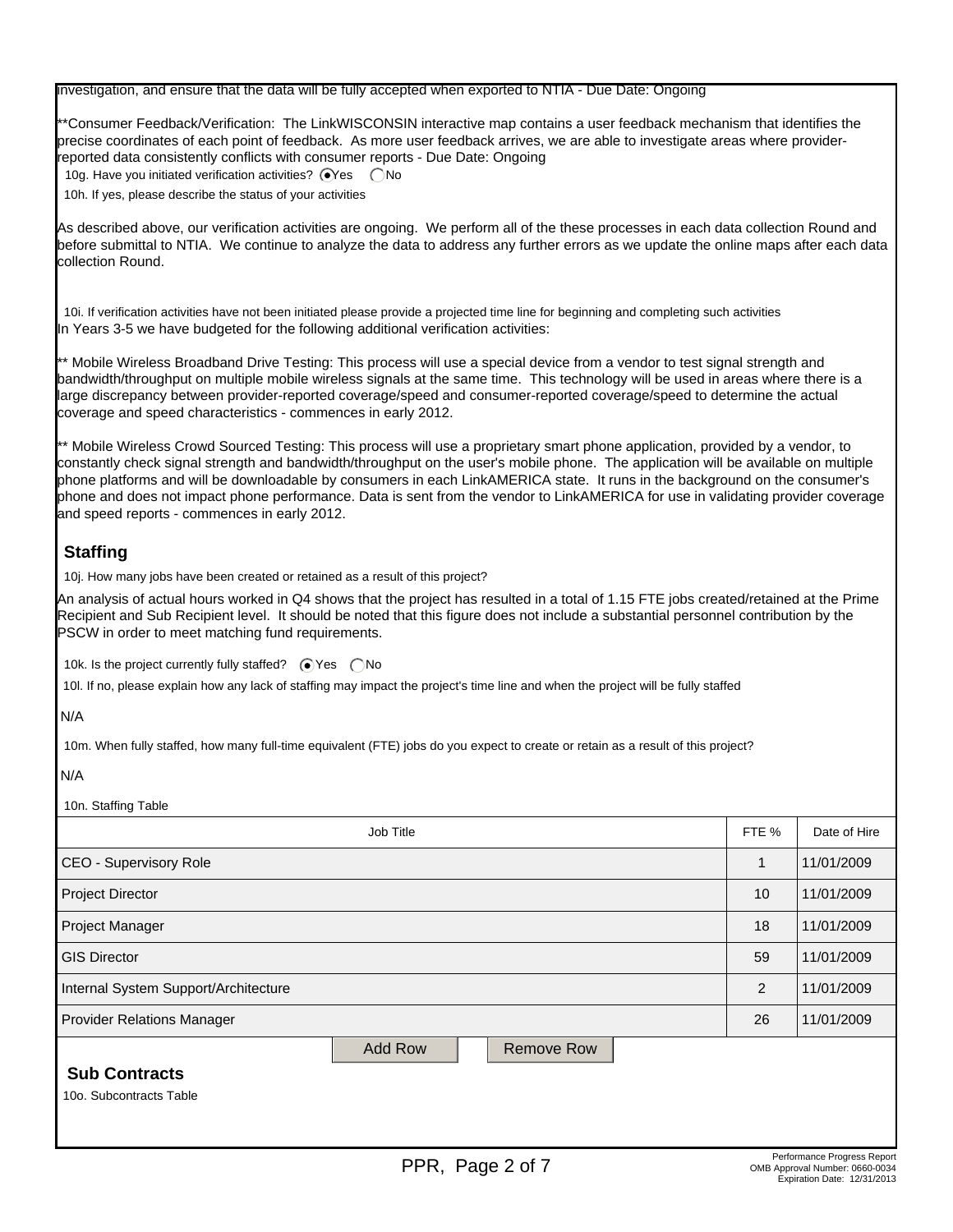| Name of Subcontractor                                                                                                       | Purpose of Subcontract                                              | <b>RFP Issued</b><br>(Y/N) | Contract<br>Executed<br>(Y/N) | <b>Start Date</b>      |                              | <b>End Date</b> | <b>Federal Funds</b>              |              | In-Kind Funds                  |
|-----------------------------------------------------------------------------------------------------------------------------|---------------------------------------------------------------------|----------------------------|-------------------------------|------------------------|------------------------------|-----------------|-----------------------------------|--------------|--------------------------------|
| <b>CostQuest Associates</b><br>Inc./LinkAMERICA<br>Alliance                                                                 | Project Management/GIS<br>Programming & Planning<br><b>Services</b> |                            | Y                             | 11/01/2009             |                              | 10/31/2011      | 1,717,684                         | $\mathbf{0}$ |                                |
|                                                                                                                             |                                                                     |                            |                               |                        |                              | <b>Add Row</b>  |                                   |              | <b>Remove Row</b>              |
| <b>Funding</b>                                                                                                              |                                                                     |                            |                               |                        |                              |                 |                                   |              |                                |
| 10p. How much Federal funding has been expended as of the end of the last quarter?<br>\$1,138,660<br>10g. How much Remains? |                                                                     |                            |                               |                        |                              |                 | \$3,401,492                       |              |                                |
| 10r. How much matching funds have been expended as of the end of last quarter?                                              |                                                                     |                            |                               |                        | \$320,829                    |                 | 10s. How much Remains?            |              | \$814,209                      |
| 10t. Budget Worksheet                                                                                                       |                                                                     |                            |                               |                        |                              |                 |                                   |              |                                |
| Mapping Budget Element                                                                                                      | Federal<br><b>Funds</b><br>Granted                                  | Proposed<br>In-Kind        |                               | Total<br><b>Budget</b> | Federal<br>Funds<br>Expended |                 | <b>Matching Funds</b><br>Expended |              | <b>Total Funds</b><br>Expended |
| <b>Personal Salaries</b>                                                                                                    | \$537,572                                                           | \$321,380                  |                               | \$858,952              |                              | \$0             | \$104,564                         |              | \$104,564                      |
| <b>Personnel Fringe Benefits</b>                                                                                            | \$156,929                                                           | \$127,301                  |                               | \$284,230              |                              | \$0             | \$41,169                          |              | \$41,169                       |
| Travel                                                                                                                      | \$27,500                                                            | \$5,770                    |                               | \$33,270               |                              | \$0             | \$1,677                           |              | \$1,677                        |
| Equipment                                                                                                                   | \$57,928                                                            | \$9,950                    |                               | \$67,878               |                              | \$0             | \$0                               |              | \$0                            |
| Materials / Supplies                                                                                                        | \$4,400                                                             | \$9,950                    |                               | \$14,350               |                              | \$0             | \$4,488                           |              | \$4,488                        |
| <b>Subcontracts Total</b>                                                                                                   | \$3,679,503                                                         | \$0                        |                               | \$3,679,503            |                              | \$1,138,660     | \$0                               |              | \$1,138,660                    |
| Subcontract #1                                                                                                              | \$1,717,684                                                         | \$0                        |                               | \$1,717,684            |                              | \$1,138,660     | \$0                               |              | \$1,138,660                    |
| Subcontract #2                                                                                                              | \$1,961,819                                                         | \$0                        |                               | \$1,961,819            |                              | \$0             | \$0                               |              | \$0                            |
| Subcontract #3                                                                                                              | \$0                                                                 | \$0                        |                               | \$0                    |                              | \$0             | \$0                               |              | \$0                            |
| Subcontract #4                                                                                                              | \$0                                                                 | \$0                        |                               | \$0                    |                              | \$0             | \$0                               |              | \$0                            |
| Subcontract #5                                                                                                              | \$0                                                                 | \$0                        |                               | \$0                    |                              | \$0             | \$0                               |              | \$0                            |
| Construction                                                                                                                | \$0                                                                 | \$0                        |                               | \$0                    |                              | \$0             | \$0                               |              | \$0                            |
| Other                                                                                                                       | \$0                                                                 | \$608,726                  |                               | \$608,726              |                              | \$0             | \$168,931                         |              | \$168,931                      |
| <b>Total Direct Costs</b>                                                                                                   | \$4,463,832                                                         | \$1,074,129                |                               | \$5,546,909            |                              | \$1,138,660     | \$320,829                         |              | \$1,459,489                    |
| <b>Total Indirect Costs</b>                                                                                                 | \$0                                                                 | \$41,761                   |                               | \$41,761               |                              | \$0             | \$0                               |              | \$0                            |
| <b>Total Costs</b>                                                                                                          | \$4,463,832                                                         | \$115,890                  |                               | \$5,588,670            |                              | \$1,138,660     | \$320,829                         |              | \$145,489                      |
| % Of Total                                                                                                                  | 80                                                                  | 20                         |                               | 100                    |                              | 78              | 22                                |              | 100                            |

### **Hardware / Software**

10u. Has the project team purchased the software / hardware described in the application?  $\bigcirc$ Yes  $\bigcirc$ No

10v. If yes, please list

Same entry at Q4 2010:

1) Laptop computers and software for Years 1-2 were purchased for the Project Manager and Provider Relations staff members at a cost of \$692 (costs were split between the four LinkAMERICA states). Twenty-five percent of the costs were allocated to WI. 6/4/2010: Dell-Mobility Bundle-Provider Relations-XDW8598K9/ Computer Equip < \$5000 / \$42.60/ 25% / \$10.65 6/8/2010: Dell-Latitude E550-Provider Realtions-XDWF3CWW7 / Computer Equip < \$5000 / \$1,315.30 / 25% / \$328.83 7/8/2010: Dell-Latitude, Program Manager XDXWD5P88 / Computer Equip < \$5000 / \$1,411.13/ 25% / \$352.78 Total equipment costs allocated to WI: \$692.26

10w. Please note any software / hardware that has yet to be purchased and explain why it has not been purchased

\*\* Additional hardware and software in the amount of \$30,928 has been approved for Year 2 via the "Address File" project approved in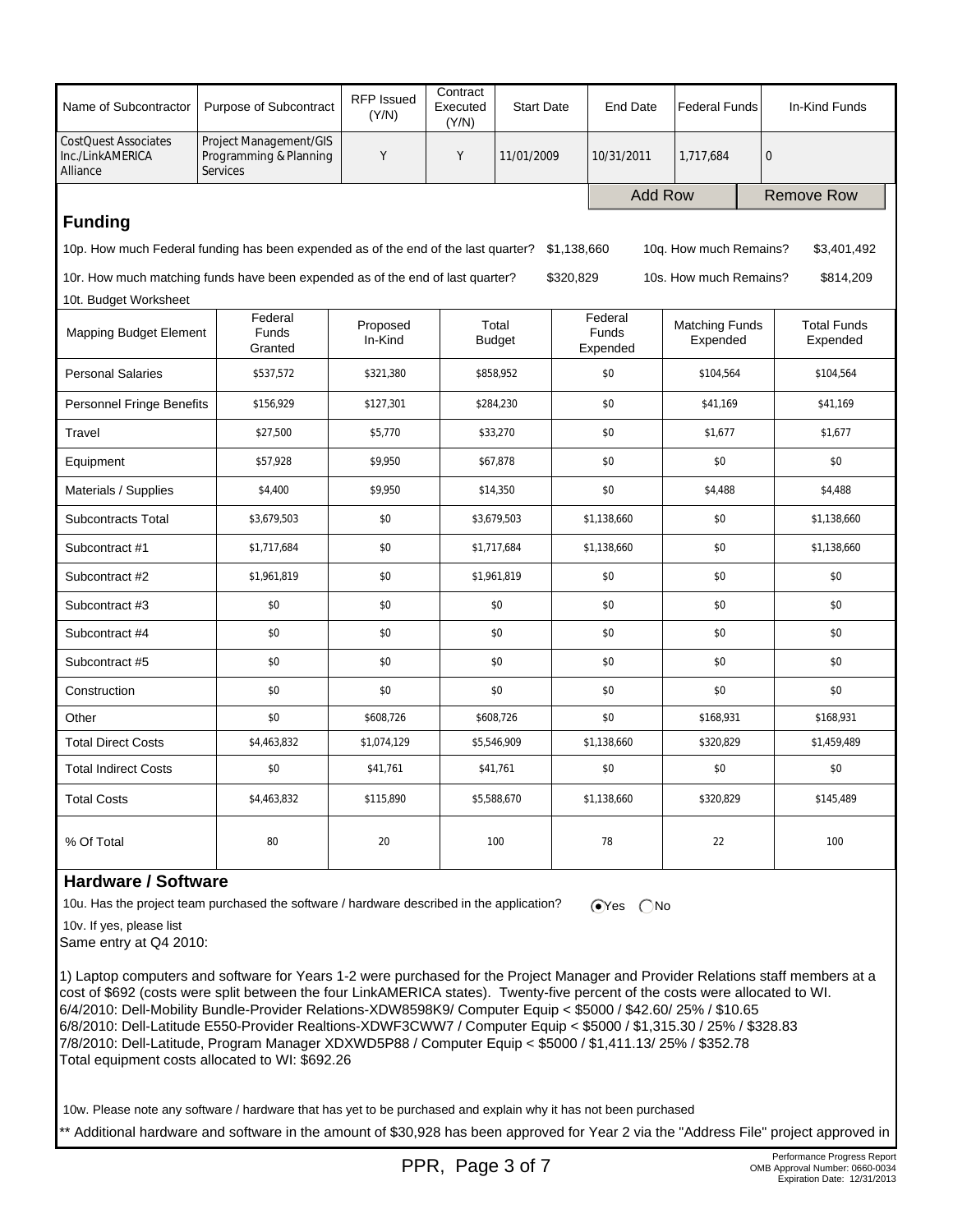the Supplemental grant award. This equipment has not yet been purchased because the Address File project is not yet underway. Additional hardware and software in the amount of \$25,000 for the Mapping project has been approved in Year 5 via the Supplemental grant award. This equipment has not yet been purchased because it will not be needed until the last year of the project as the state takes over hosting and management of the provider database and interactive maps.

10x. Has the project team purchased or used any data sets?  $\bigcirc$ Yes  $\bigcirc$  No

10y. If yes, please list

\*\*American Roamer: Market area boundary and speed data on mobile cellular providers - \$5147

\*\*Media Prints: Cable franchise boundary database - \$500

\*\*ExchangeInfo: Legal exchange area boundary database for Incumbent Local Exchange Carriers - \$3805

10z. Are there any additional project milestones or information that has not been included?  $\bigcirc$  Yes  $\bigcirc$  No

10aa. If yes, please list

\*\*Data Collection Round 3: The third round of data (current as of 12/31/10) was successfully collected, processed and submitted to NTIA on time on April 1, 2011. Status: Completed.

 10bb. Please describe any challenge or obstacle that you have encountered and detail the mitigation strategies the project team is employing No significant obstacles or challenges were experienced on the mapping/data collection side of the program in Q1 2011. Round 3 participation by Wisconsin providers was again excellent at 83.2%. Coverage for providers who did not respond was estimated from third party sources when possible.

However, the Supplemental Grant Award is currently under review by the state of Wisconsin's Joint Committee on Finance, which gives legislative approval to the Commission to expend the grant award. Concerns exist regarding the State's matching fund requirements and other financial commitments - especially during this period of extreme state budget contraction. There is no guarantee the Legislature will authorize the use of Year 3-5 grant funding for Data Collection activities, although the PSCW has provided as much information as possible to demonstrate the value of continuing this program.

 10cc. Please provide any other information that you think would be useful to NTIA as it assesses your Broadband Mapping Project As mentioned in other LinkAMERICA state reports, the release of the National Broadband Map created an increase in the number of questions/complaints from consumers and providers. Most were concerned with usability issues (currently being addressed by NTIA) or failed to fully understand how census blocks and street segments are used to report and display data. We encourage expanded use of narrative, pop-up notes, FAQs and other means, to explain how them map was developed and the limitations inherent in census-block level data. In particular, we believe there should be more messaging around the NBM to explain that it should not be used to determine coverage at the household/address level. More general tips on how to use various features on the map would also be helpful.

### **11. Broadband Planning**

 11a. Please describe progress made against all goals, objectives, and milestones detailed in the approved Project Plan. Be sure to include a description of each major activity / milestone that you plan to complete and your current status

The following are Year 1-2 Planning activities as described in our original project plan:

\*\*Key Stakeholder Interviews: Perform interviews with 20+ influential cross-disciplinary stakeholders within WI to determine most critica barriers to broadband expansion and adoption - Due: June 2010 - Status: Completed 28 interviews within scheduled time frame.

\*\*Publish Initial Broadband Vision Summary and Videos - publish draft, review with stakeholders and state, and then finalize summary report of emerging state broadband priorities, including video clips highlighting key facts - Due Date: August 2010 - Status: Completed

\*\*Wisconsin Household Broadband Survey - a statistically significant study of household internet usage and attitudes to help direct broadband planning - Due Date: December 2010 - Status: Completed

\*\*Develop Regional Planning Teams: Divide the state into appropriate regions and recruit local stakeholders and other in-state partners to draft regionally specific broadband development plans - Due Date: January 2011 - Status: Completed. Nine teams now formed, oriented and currently engaging in regional planning activities.

\*\*Draft Regional Broadband Investment Plans: Work with RPTs to identify most productive short-term activities to expand broadband access and adoption in each region. Publish plans for review within regions and by PSCW staff. Due Date: End of Q1 2011. Status: **Completed** 

\*\*Final Regional Broadband Investment Plans: Publish final approved plans in each region. Due Date: End of Q3 2011. Status: Pending

\*\*Develop up to five prototype engagement and outreach modules for implementation of regional plans in Years 3-5. Due 10/31/11 - Status: Pending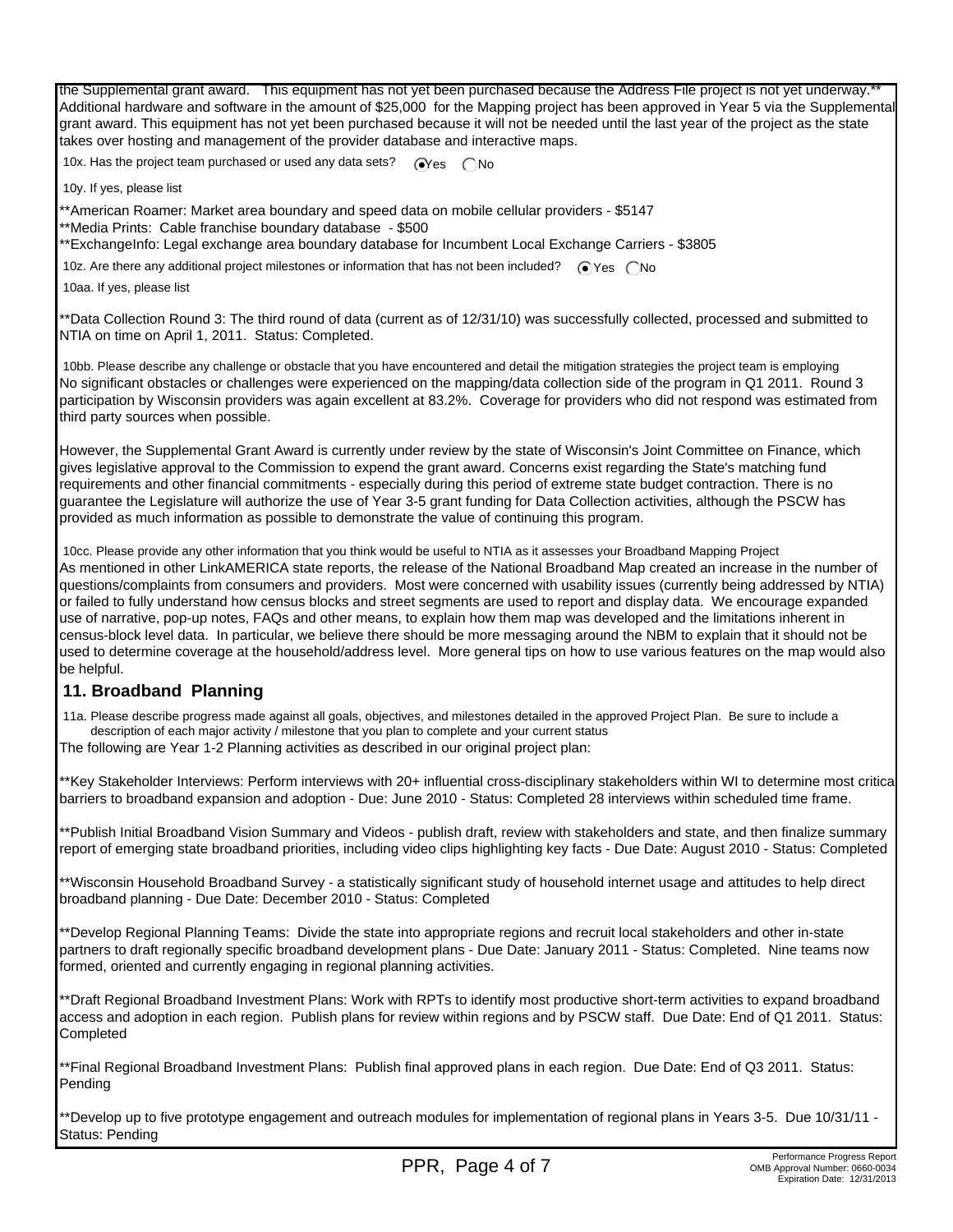11b. Please describe any challenge or obstacle that you have encountered and detail the mitigation strategies the project team is employing We have experienced no significant challenges or obstacles in the Wisconsin Planning process for Years 1-2 and are currently on schedule with all planned activities/deliverables.

However, the Supplemental Grant Award is currently under review by the state of Wisconsin's Joint Committee on Finance, which gives legislative approval to the Commission to expend the grant award. Concerns exist regarding the State's matching requirements and other financial commitments at a time when the state budget is being dramatically reduced. There is no guarantee the Legislature will authorize the use of Year 3-5 grant funding for Capacity Building and Technical Training activities - although the PSCW has provided as much information as possible on the value of continuing these programs.

11c. Does the Project Team anticipate any changes to the project plan for Broadband Planning? (Yes (a) No

 11d. If yes, please describe these anticipated changes. Please note that NTIA will need to approve changes to the Project Plan before they can be implemented

We do not anticipate changes unless the Supplemental Grant Funding is not approved/accepted by the state of Wisconsin's Joint Committee on Finance, who gives the Commission the legislative authority to expend these dollars. Our 13.10 request has been pending before the committee for several months.

# **Funding**

| 11e. How much Federal funding has been expended as of the end of the last quarter? \$0 | 11f. How much Remains? | \$0 |
|----------------------------------------------------------------------------------------|------------------------|-----|
|----------------------------------------------------------------------------------------|------------------------|-----|

11g. How much matching funds have been expended as of the end of last quarter? \$0 11h. How much Remains? \$0

| 11i. Planning Worksheet     |     |     |             |     |     |     |
|-----------------------------|-----|-----|-------------|-----|-----|-----|
| <b>Personal Salaries</b>    | \$0 | \$0 | \$0         | \$0 | \$0 | \$0 |
| Personnel Fringe Benefits   | \$0 | \$0 | \$0         | \$0 | \$0 | \$0 |
| Travel                      | \$0 | \$0 | \$0         | \$0 | \$0 | \$0 |
| Equipment                   | \$0 | \$0 | \$0         | \$0 | \$0 | \$0 |
| Materials / Supplies        | \$0 | \$0 | \$0         | \$0 | \$0 | \$0 |
| Subcontracts Total          | \$0 | \$0 | \$0         | \$0 | \$0 | \$0 |
| Subcontract #1              | \$0 | \$0 | \$0         | \$0 | \$0 | \$0 |
| Subcontract #2              | \$0 | \$0 | \$0         | \$0 | \$0 | \$0 |
| Subcontract #3              | \$0 | \$0 | \$0         | \$0 | \$0 | \$0 |
| Subcontract #4              | \$0 | \$0 | \$0         | \$0 | \$0 | \$0 |
| Subcontract #5              | \$0 | \$0 | \$0         | \$0 | \$0 | \$0 |
| Construction                | \$0 | \$0 | \$0         | \$0 | \$0 | \$0 |
| Other                       | \$0 | \$0 | \$0         | \$0 | \$0 | \$0 |
| <b>Total Direct Costs</b>   | \$0 | \$0 | \$0         | \$0 | \$0 | \$0 |
| <b>Total Indirect Costs</b> | \$0 | \$0 | \$0         | \$0 | \$0 | \$0 |
| <b>Total Costs</b>          | \$0 | \$0 | \$0         | \$0 | \$0 | \$0 |
| % Of Total                  | 0   | 0   | $\mathbf 0$ | 0   | 0   | 0   |
|                             |     |     |             |     |     |     |

### **Additional Planning Information**

11j. Are there any additional project milestones or information that has not been included?

The LinkWISCONSIN program recently submitted detailed project plans for Capacity Building and Technical Training activities in Years 3-5 of the SBDD Program. The Supplemental Award will provide for the following activities among others:

\*\*Establish a Wisconsin State Broadband Director position to facilitate and coordinate the activities of the Capacity Training, Monitoring and Evaluation, and the ongoing Regional Planning Process. This full time, in-state staff member will 1) Provide a "statewide awareness clearinghouse" for broadband development activities and funding opportunities 2) Track best practices from within state and coordinate the implementation of those practices within each region 3) Log and communicate policy-related developments to the PSCW, regional teams, and all other stakeholders 4) implement statewide communications strategy to increase program awareness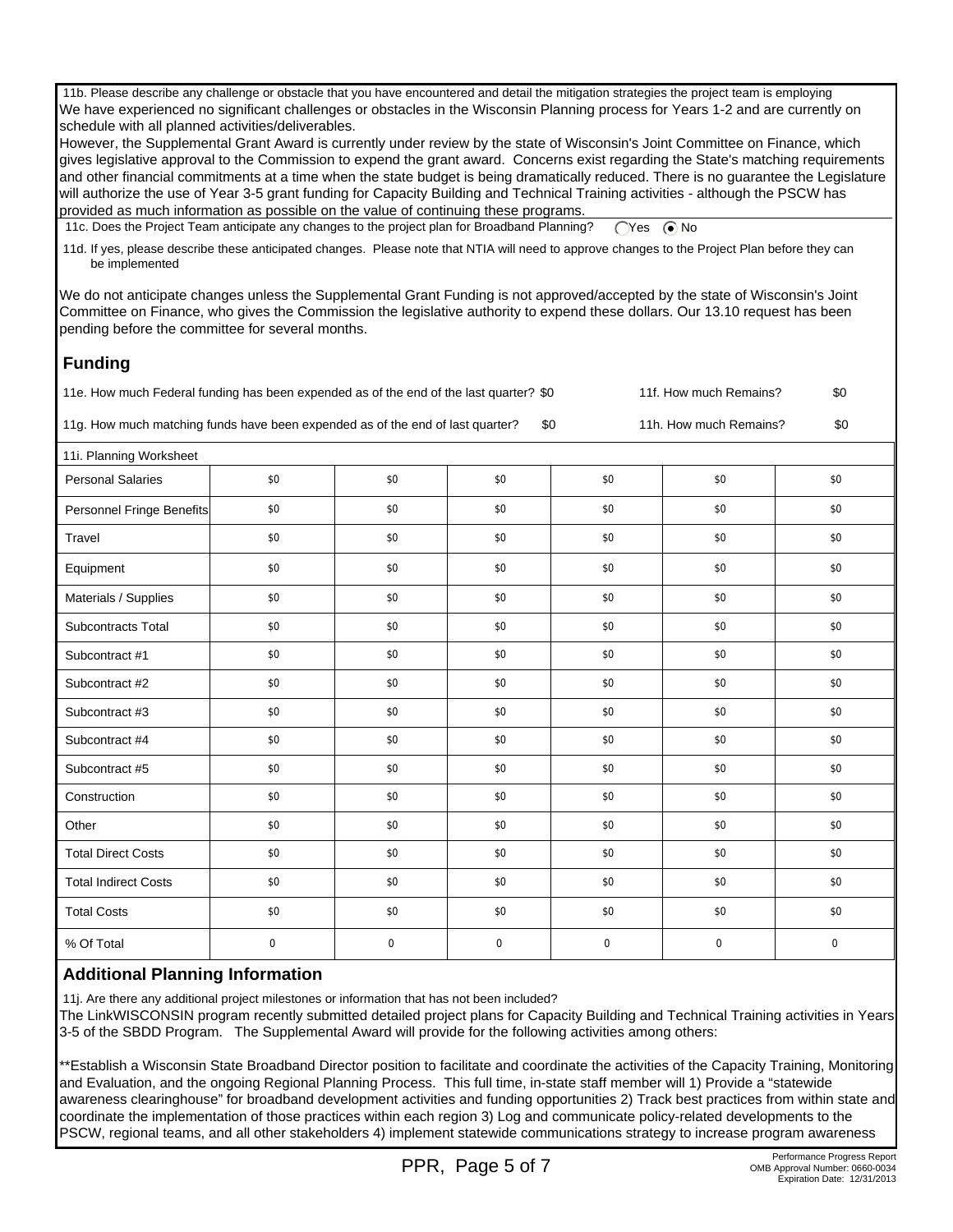and participation.

\*\*Develop statewide investment plan with combined input from all nine regional plans

\*\*Build in-state Capacity Training Resources: Partner with other in-state entities to design, build and deploy specialized training resources to: 1) Expand capacity of Wisconsin's small business sector to access, adopt and utilize broadband 2) Improve capacity of Regional Planning Teams to advance current and future targeted broadband investments 3) Strengthen regional leadership capacity to successfully identify and receive broadband-related grant resources 4) Build in-state capacity for the sustainable use and future development of the broadband planning tools developed for Regional Planning Teams 5) Build capacity to access, adopt and utilize monitoring and evaluation tools created for Wisconsin in years 3 through 5.

\*\*Develop robust Broadband M&E modules to track program achievement

\*\*Develop socioeconomic impact model to assess broadband investment opportunities and summarize results in published report.

11k. Please describe any challenge or obstacle that you have encountered and detail the mitigation strategies the Project Team is employing

As mentioned above, the only perceived challenge for Capacity Building and Technical Training activities in Years 3-5 is the possibility that grant funding will be declined by the state Legislature and/or Governor.

11l. Please provide any other information that you think would be useful to NTIA as it assesses your Broadband Mapping Project

n/a